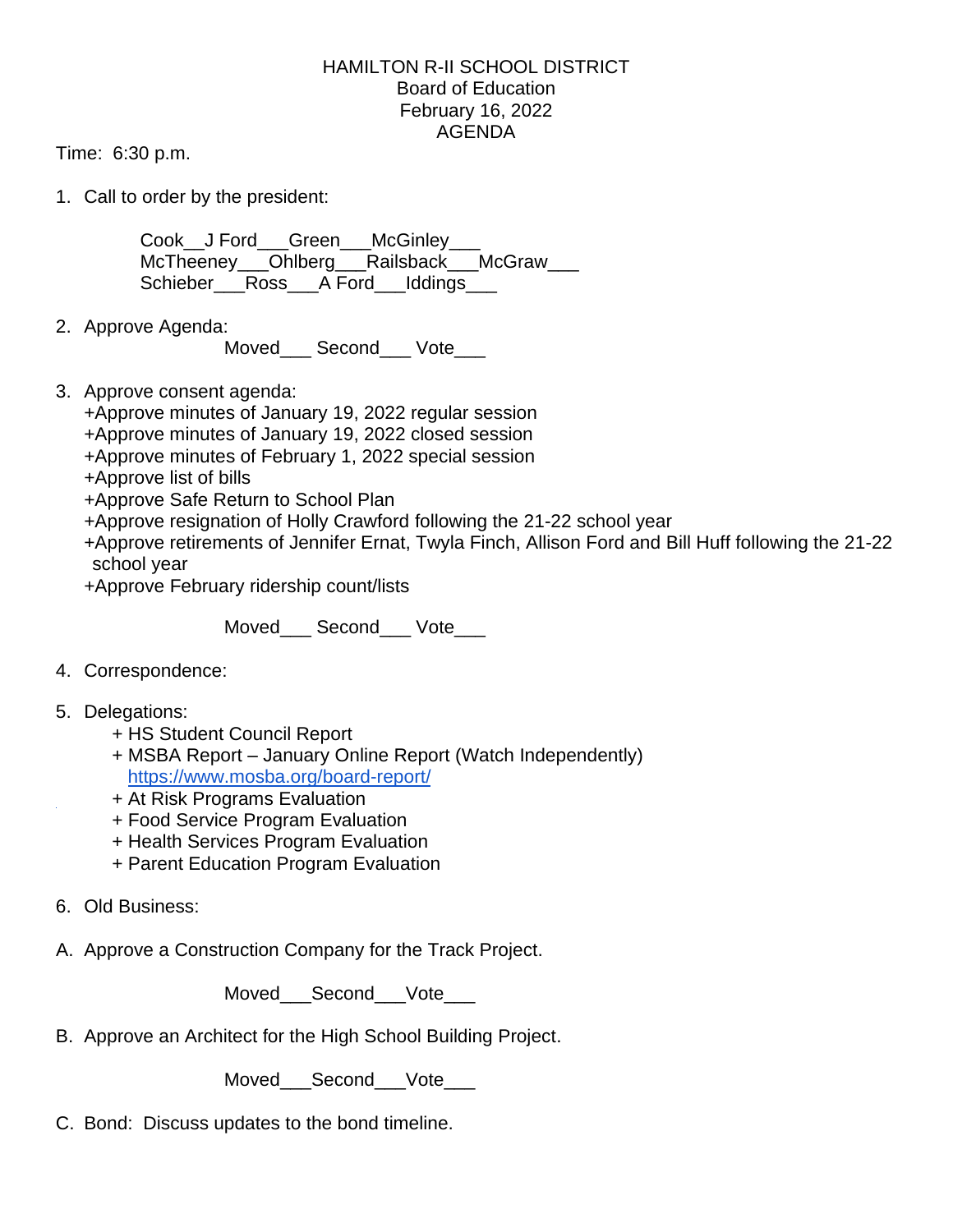D.

- 7. New Business:
- A. Approve Summer School Dates of May 24, 2022 through June 17, 2022.

Moved\_\_\_ Second\_\_\_ Vote\_\_\_

B. Declare Bus 16 as surplus property.

Moved\_\_\_ Second\_\_\_ Vote\_\_\_

C.

- 8. Administrative Reports-(Principal reports are in your packet) **Superintendent** High School Principal Middle School Principal Elementary Principal
- 9. Closed Session: (1) Reason-Hiring, Firing, Discipline or promotion of employees and legal reasons (Section 610.021 (3)) (RSM0); Scholastic probation, expulsion or graduation of identifiable individuals. 610.021 (6); Legal action, causes of action or litigation 610.021 (1).

*Enter Closed Session: Moved\_\_\_ Second\_\_\_ Vote\_\_\_ Time In:\_\_\_\_\_\_*

*Cook\_\_\_J Ford\_\_\_Green\_\_\_McGinley\_\_\_McTheeney\_\_\_Ohlberg\_\_\_Railsback\_\_\_* 

*Exit Closed Session: Moved\_\_\_ Second\_\_\_ Vote \_\_\_ Time Out:\_\_\_\_\_\_*

*Cook\_\_\_J Ford\_\_\_Green\_\_\_McGinley\_\_\_McTheeney\_\_\_Ohlberg\_\_\_Railsback\_\_\_*

10. Approve substitute teachers contingent upon a favorable background check.

Moved Second Vote

11. Extend the Middle School Principal's Contract.

Moved Second Vote

12. Extend the Elementary School Principal's Contract.

Moved Second Vote

13. Approve Chris Anderson as the High School Principal for the 2022-2023 school year contingent upon a favorable background check.

Moved Second Vote